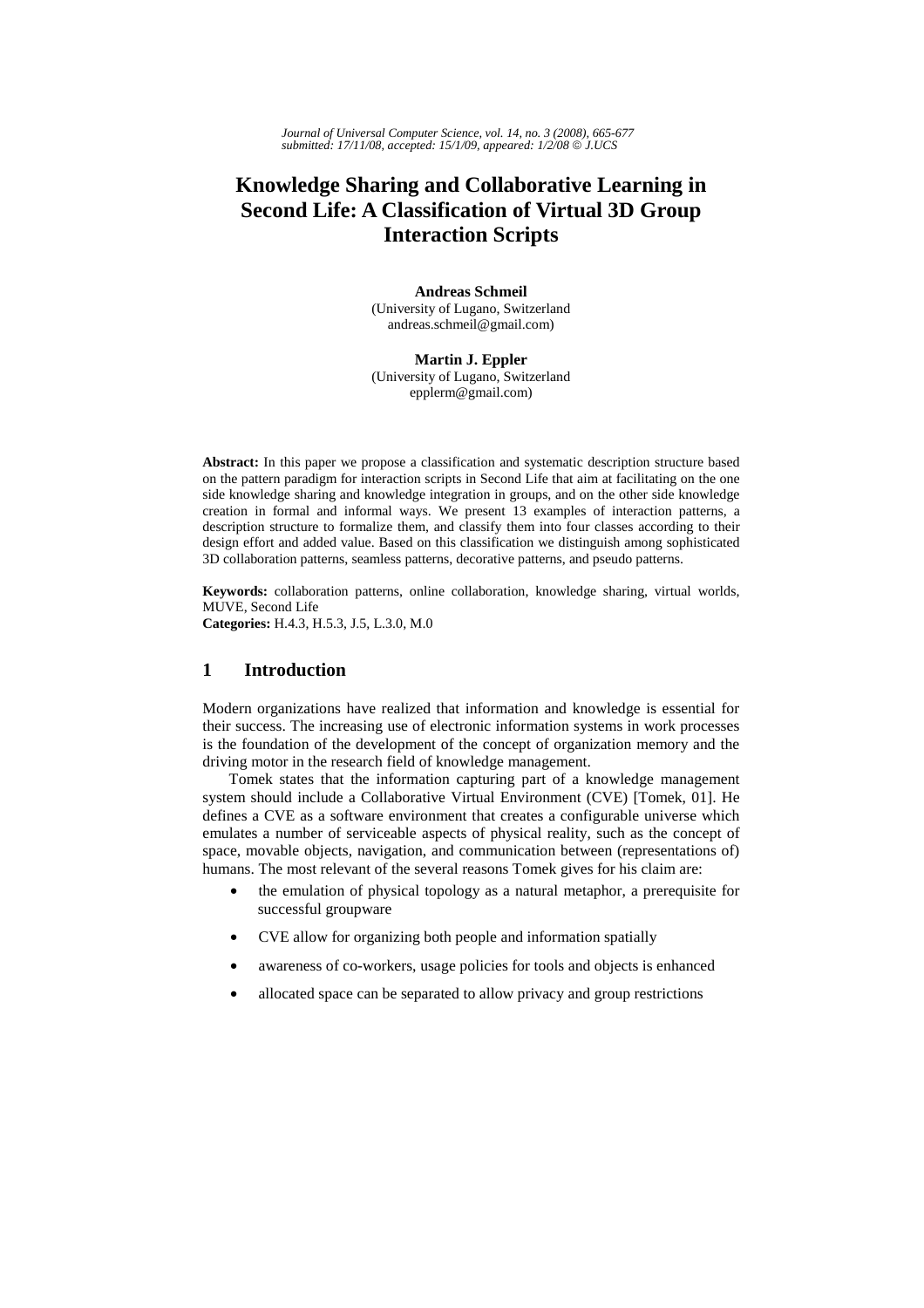• computer-mediated communication between disjoint places provides a good basis for recording in context (as all communication can be logged instantly)

Collaborative Virtual Environments can thus enhance sharing and integration of knowledge. We agree in this point and further believe that the use of a threedimensional CVE can upgrade current knowledge management even more substantially, also in situations that go beyond visualizing data or reviewing spatial models in applications like architecture and design. Our systematic description and classification of group interaction scripts in 3D collaborative environments aims to help facilitate and enhance team collaboration and knowledge management by providing reusable patterns that leverage the ample possibilities only threedimensional virtual environments offer.

So far it is unclear what enhancements are needed to make a CVE a really good environment for serious distributed collaborations [Bainbridge, 07]. Among other benefits, a classification like the one we propose in this paper could form a first step in the process of formalizing collaboration in virtual environments by providing an overview of so far implemented patterns, could help in the research regarding theories that underlie 3D interaction for collaboration, and could initiate a collection of reusable best practice patterns and templates.

The remainder of this paper starts with giving reasons why 3D collaborative environments in general and the online virtual world Second Life in particular can improve collaboration, knowledge sharing and learning. In chapter 3 we then first discuss previous work that relates to our proposal of a formalization of 3D collaboration patterns. In succession to that we introduce our systematic description structure, show it applied on four example key patterns, and propose our classification. Section 4 presents some decision criteria for the use of Second Life and first guidelines to follow when creating a 3D collaboration or learning experience. Section 5 concludes the paper, suggests implications of the presented work, and outlines some directions of our future work.

## **2 Why Second Life?**

The vague definition of CVE in a general sense comprises systems spanning from text-based environments [Hayes, 98] through environments with simple twodimensional graphical representations [Vitero, 08] to systems based on Virtual Reality (VR). As mentioned in stating our motivation, our research focuses on the latter, regarding solely three-dimensional graphical CVE that are rich in representation and support embodied avatars and 3D objects in spatial relation to each other. Some major advantages in comparison to the former types of CVE are given in the following section. After that, characteristics of Second Life that distinguish this online virtual world from other 3D collaborative virtual environments are presented.

#### **2.1 3D Collaborative Virtual Environments**

Compared to text-based and two-dimensional 'flat' graphical CVE, an environment fully based on three dimensions can enhance the functionality in a number of respects. Most importantly, 3D environments provide ways to experience and view information that is *dynamic and interactive* [Krange, 02]. A more accurate *approximation of*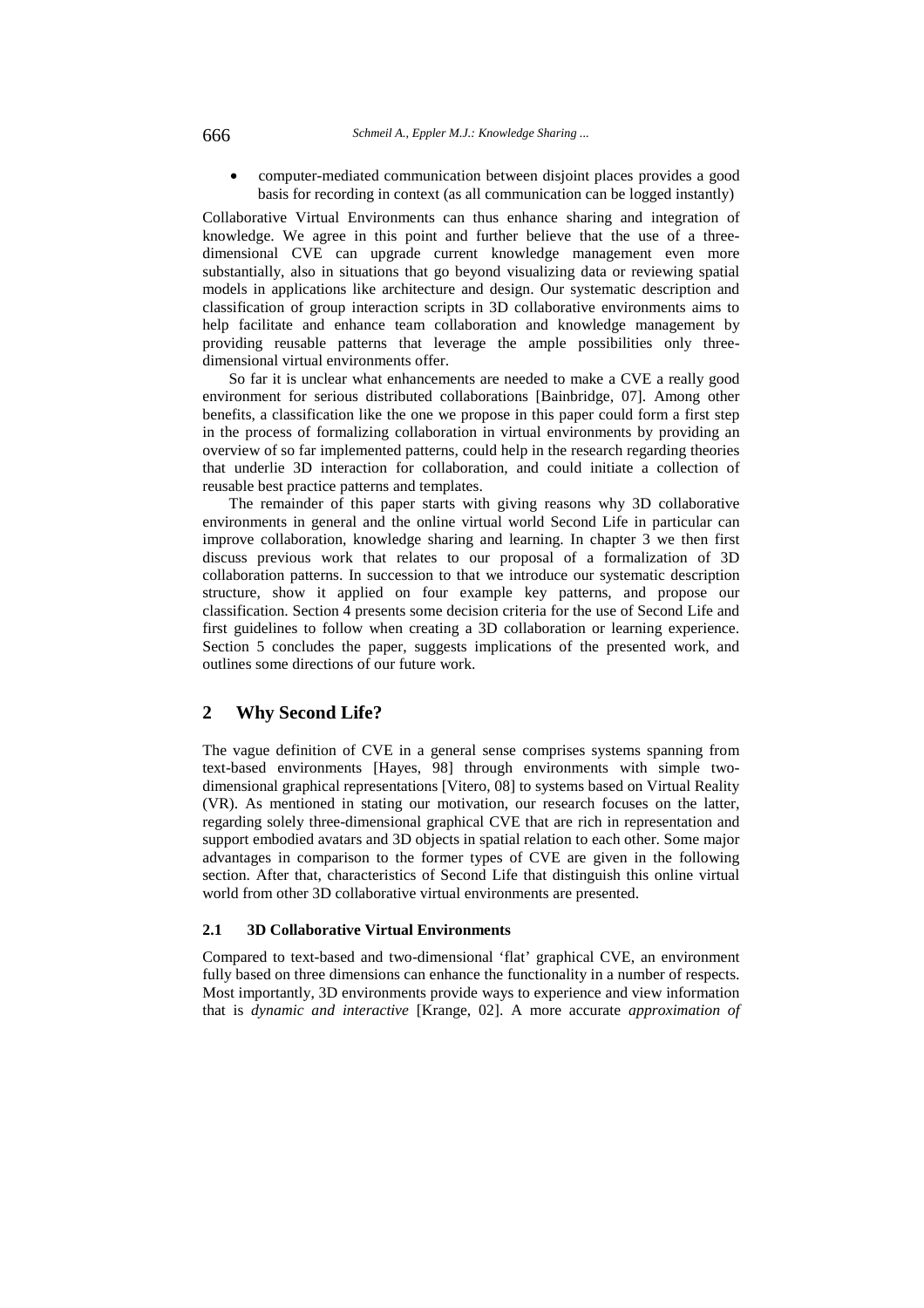*physical reality* can be provided, which can ease first access to the system and improve overall usability. In the same sense, a "feeling of immersion, a perceptual and psychological sense of *being in the digital environment*" is evoked [McLellan, 96]. Also the feeling of *presence* is enhanced, by the sense of orientation and position in space. People and information can be *organized* in a more natural way in three dimensions, also making available more real space instead of small corners on flat screens. McLellan states that three-dimensional CVE are proclaimed to be appropriate for model building and problem solving [McLellan, 96].

Casanueva et al. presented experiment results showing that the *awareness* of collaborators and their actions can be significantly enhanced by more realistic representations of persons [Casanueva, 01]. Furthermore, *usage policies* for tools and objects can be illustrated more clearly and in a more natural way employing the theory of affordances [Norman, 88]. And finally, the level of *privacy* of allocated spaces is continuously adjustable in a natural way (cmp. the office design metaphor: open office vs. combo office vs. private office).

A disadvantage of three-dimensional virtual environments mentioned in the literature describes the opinion that 3D models are more difficult to use than 2D data or text and could thus distract a user from communication. We take this issue into account by regarding the design effort of the particular collaboration patterns in our classification. This is explained in more detail in chapter 4. A differentiation in defining CVE is made concerning the accessibility of 3D virtual environments. Immersive collaborative VR systems are in most cases locally installed, while some desktop-based three-dimensional CVE are online virtual worlds with persistent world states, and are thus accessible virtually around the clock (with regards to system downtime). The fact that all data is being held online is an important distinction to other CVE, yet the acronym MUVE has been established for these *online* Multi-User Virtual Environments.

For the said reasons also we believe that 3D collaborative environments help make sense of complex data, can help develop a common understanding in a collaborative mind set and engage people through appealing and memorable experiences. The latter can lead to an increased involvement, can focus attention of the participants, and provide a good basis for creativity.

#### **2.2 Relevant Characteristics of Second Life**

Second Life is an online Multi-User Virtual Environment (MUVE), i.e. a special type of CVE [Second Life, 08]. Using a viewer software, everyone can access this virtual world, from anywhere, at any time. The status of the world is persistent; no data is lost, nor has massive data to be up- or downloaded at login. Users are represented by extremely customizable avatars that have a unique name and can resemble strong own identities. Targeting businesses and entrepreneurs, Second Life is often advertized as "a place where there are no real-world manufacturing or service costs and few barriers to what's possible". Second Life was launched in 2003. After a massive hype in 2007, the statistics of April 2008 state that over 13 million users had registered in total, and about 1 million users had signed in during the preceding 60 days [SL Stats, 08]. Characteristics of SL relevant for knowledge management and collaboration are:

• content is produced by residents of the world; developers provide powerful tools designed to be used by everyone [Ondrejka, 08]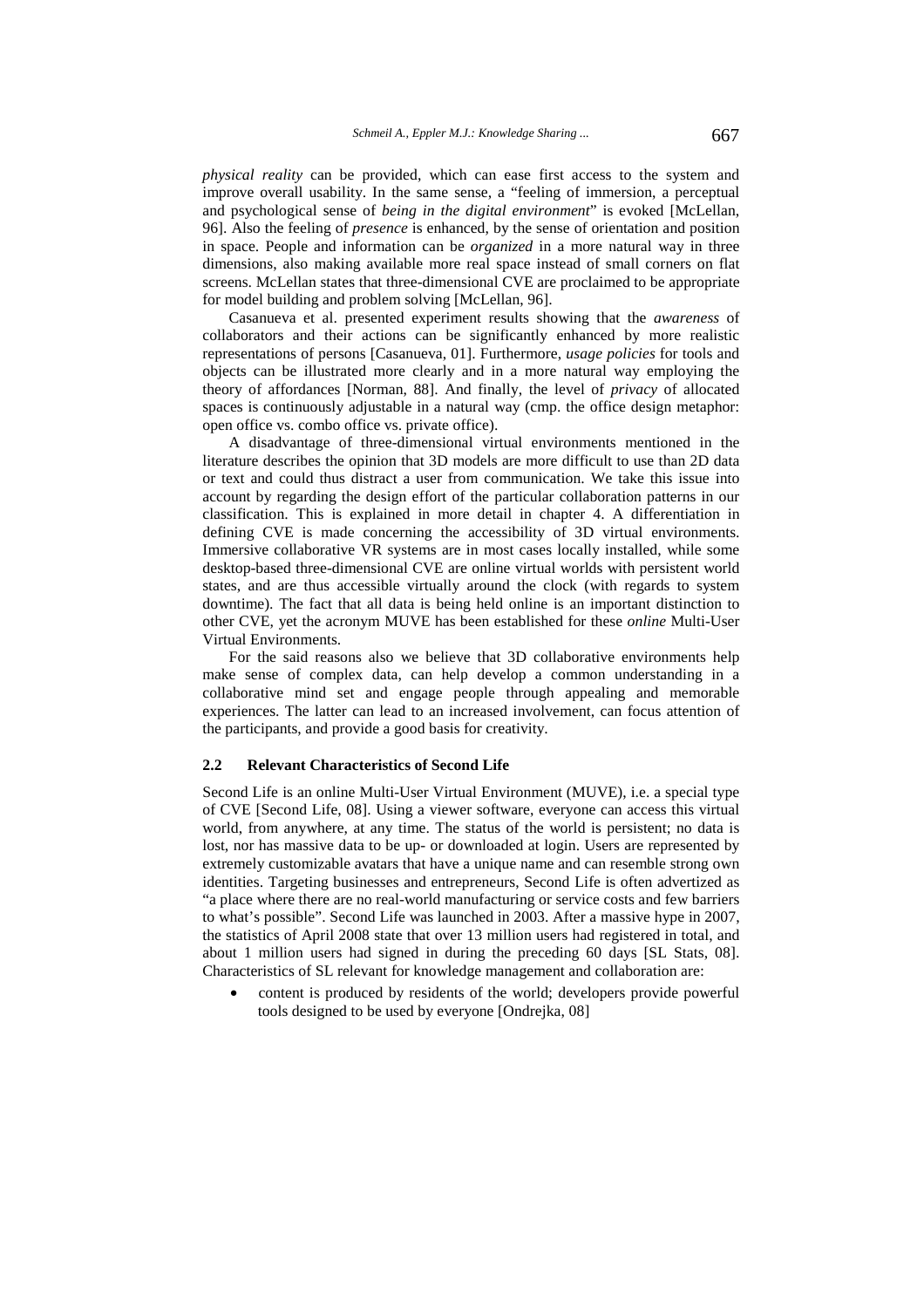- in-world spaces are thus easily reconfigurable and extendable at any time
- avatars can present valuable identity information solely by appearance
- group and private chat functionality, as well as object sharing provide inherent collaboration possibilities

For education research as well as education practice, Second Life has become a rich and promising new environment. Learners can be addressed in an entirely novel way, and modern education paradigms and learning theories as the following have been implemented successfully:

- situated learning learners are immersed in the context environment where they learn [Hayes, 06]
- constructivist learning playing or creating objects and so creating correlations and knowledge from current structures is inherent in Second Life [Antonacci, 05]
- social/collaborative learning inherent collaboration between avatars
- resource-based learning a variety of virtual objects and human resources are possible in Second Life
- problem-based learning solving of problems collaboratively with several avatars is supported in Second Life [PREVIEW, 08]

## **3 Patterns for Knowledge Sharing and Learning**

A pattern is a description of a known solution to a specific type of problem [Gottesdiener, 01]. The theory of patterns, originally developed for architecture [Alexander, 99], but in practice more commonly used in software development [Gamma, 95], can be usefully applied to the domains of collaboration and learning.

Collaboration patterns can be understood in terms of how users act in dialogues and in the usage of artifacts [Krange, 02]. Gottesdiener defines them as techniques, behaviors, and activities for people who share a common goal of working together in a group [Gottesdiener, 01]. For our proposed formalization and classification of different collaboration situations through the use of patterns (cmp. [Zigurs, 08]), we use this definition and extend it by the requirements for the creation of the virtual experience. This is explained in more detail in section 3.2.

The education community has long identified three-dimensional CVE and Second Life in particular as a novel environment for education. As stated in the previous section, especially modern learning and teaching paradigms have been successfully implemented. As of now (2008), a number of conferences on education in Second Life have emerged, such as SLEDcc, Metaverse08, the Second Life Education Workshop, at SLCC. Also, there are some very active mailing lists, of which the most popular is SLED [SLED mailing list, 08]. Baggetun et al. composed a good introduction to patterns for collaborative learning, including remarks on pattern mining [Baggetun et al., 2004]. For an explanation of our use and description of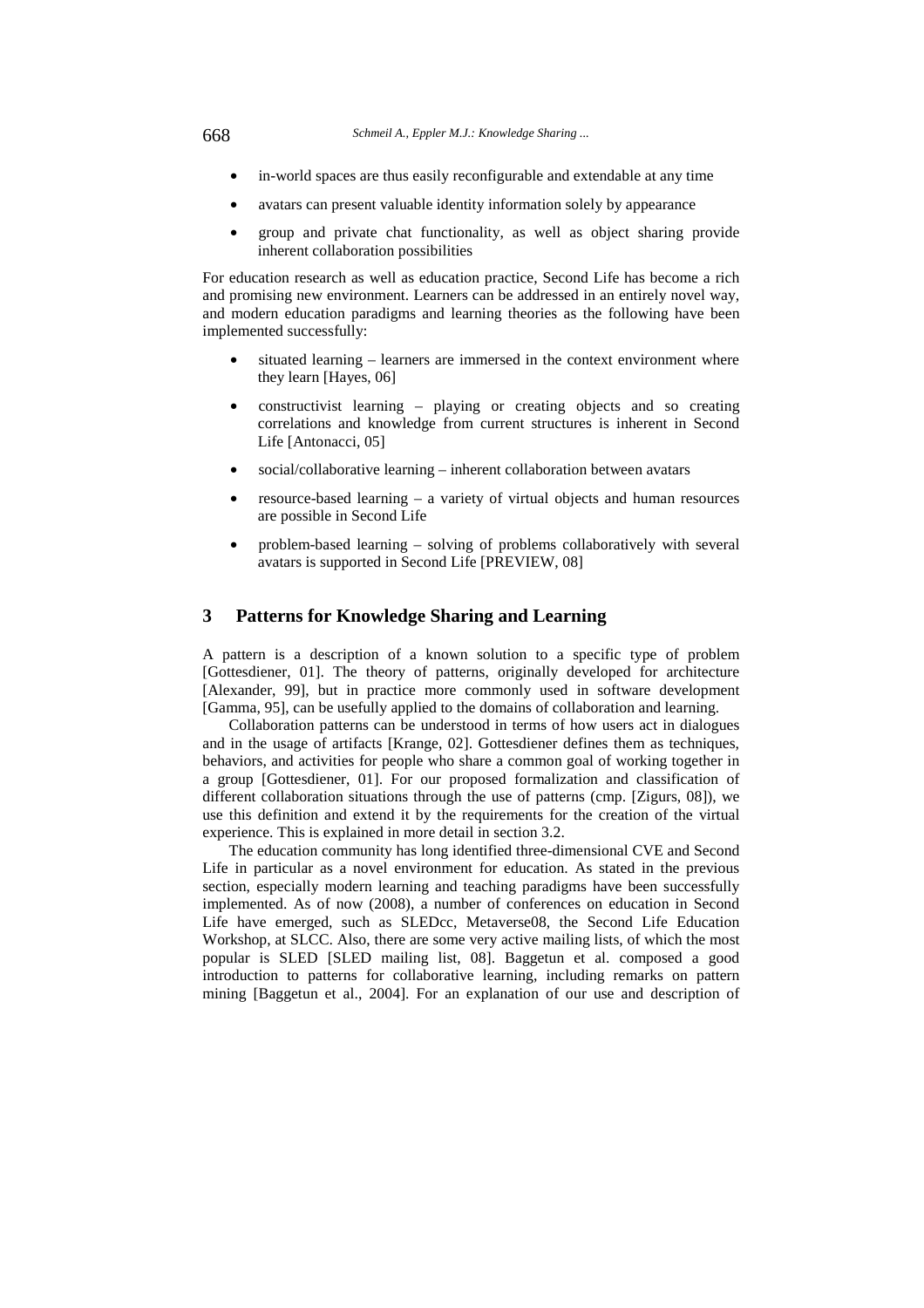learning patterns, see section 3.3. We believe that the pattern concept offers the right type of granularity and reproducibility to capture and *envision* collaboration and learning possibilities in Second Life. This seems feasible as the pattern approach has been applied to similar endeavours such as e-learning [Caeiro et al., 2004, and Retalis et al., 2006], webdesign or programming.

#### **3.1 Related Work**

The MG Taylor Corporation developed a modeling language, introducing patterns for collaboration and organization in enterprises [MGTaylor, 96]. Whyte et al. investigate visual practices – practices around visual materials, i.e. artifacts that embody the current status of a design or act as mediating devices to develop understanding [Whyte, 07]. Visual materials play a significant role in knowledge practices within organizations. Krange investigated collaboration patterns for learning in Second Life, but only to a certain extent [Krange, 02]. Since that research strongly focused on learning, i.e. on knowledge construction, the analysis of the interrelations between actors, especially vocal interaction were investigated.

#### **3.2 Description of Collaboration Patterns**

In the following we introduce a systematic description structure which we developed as a means to formalize collaboration patterns in 3D virtual environments. We applied this description structure on the various patterns that emerged in our research in Second Life. To exemplify, this chapter presents in detail the descriptions of two key collaboration patterns and two key learning patterns of the 13 patterns we found and classified. Figure 1 shows two screenshots of within Second Life: a virtual meeting (a) and a virtual design studio (b). The latter facilitates the collaborative design and implementation of functionality of a door with a security panel – rapid prototyping at its best: door and panel can be tested already during the creation and design process.



*Figure 1: Screenshots of (a) a Virtual Meeting and (b) a Virtual Design Studio in Second Life* 

Table 1 shows our description structure, applied on the two shown collaboration patterns. We describe such a pattern among other criteria through its usage situation, i.e. the context in which the virtual environment is used, the aim of the usage, the level of intensity of the participants' interaction as well as common actions of the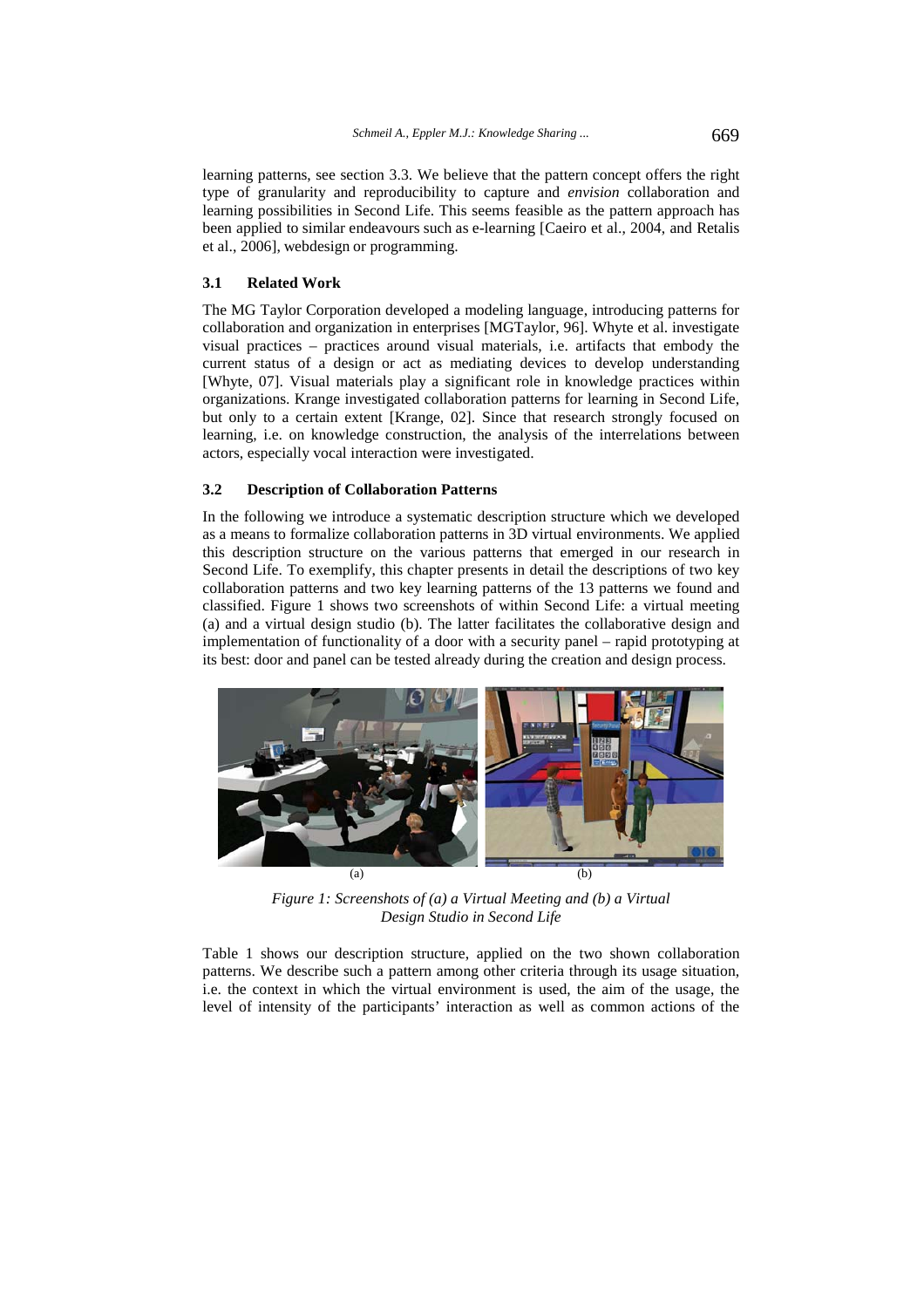avatars, what artifacts are required in general, risks or caveats of the pattern and the design effort: the amount of effort required to develop the environment for the collaboration pattern.

| <b>Pattern Name</b>                    | <b>Virtual Meeting</b>                    | <b>Virtual Design Studio</b>                                       |
|----------------------------------------|-------------------------------------------|--------------------------------------------------------------------|
| <b>Usage Situations</b>                | project meeting, team<br>meeting          | product development/design,<br>architectural design                |
| <b>Objective</b>                       | knowledge transfer and<br>decision making | design of a physical (or<br>virtual) object                        |
| # Participants                         | < 15                                      | $\leq 5$                                                           |
| <b>Interaction</b><br><b>Intensity</b> | low to medium                             | high                                                               |
| <b>Typical Duration</b>                | up to 1 hour                              | up to 4 hours                                                      |
| <b>Required Artifacts</b>              | places to sit, information<br>displays    | designing tools, sketching<br>tools, plans                         |
| <b>Avatar Actions</b>                  | chatting, showing                         | modeling, designing,<br>sketching                                  |
| <b>Risks</b>                           | not making use of 3D<br>features          | design influenced by limited<br>functionality of design studio     |
| <b>Design Effort</b>                   | medium:<br>room design and projections    | very high:<br>design tools, sketching tools;<br>interaction design |

*Table 1: Description structure for collaboration patterns in Second Life, applied to two example patterns* 

## **3.3 Description of Learning Patterns**

Figure 2 shows screenshots of two exemplary learning patterns, a scavenger hunt (a) and a role play (b). In a scavenger hunt, groups of users follow a track comprised of several locations with learning content on their way through a virtual world. Each location of knowledge in the hunt contains one or more hints on how to find the next spot. In a well designed scavenger hunt also the search for the locations itself is informal learning, designed e.g. as riddles that have to be solved by working together as a group. The role play pattern however provides an opportunity to immerse oneself in historic periods of time and play historic characters. Real historic events can be replicated or imaginary get-togethers can be arranged; also political role plays are imaginable, with learners acting as if they were the particular politicians they play. Table 2 shows our description structure applied to these two patterns, whereby here the usage motives are of educational nature.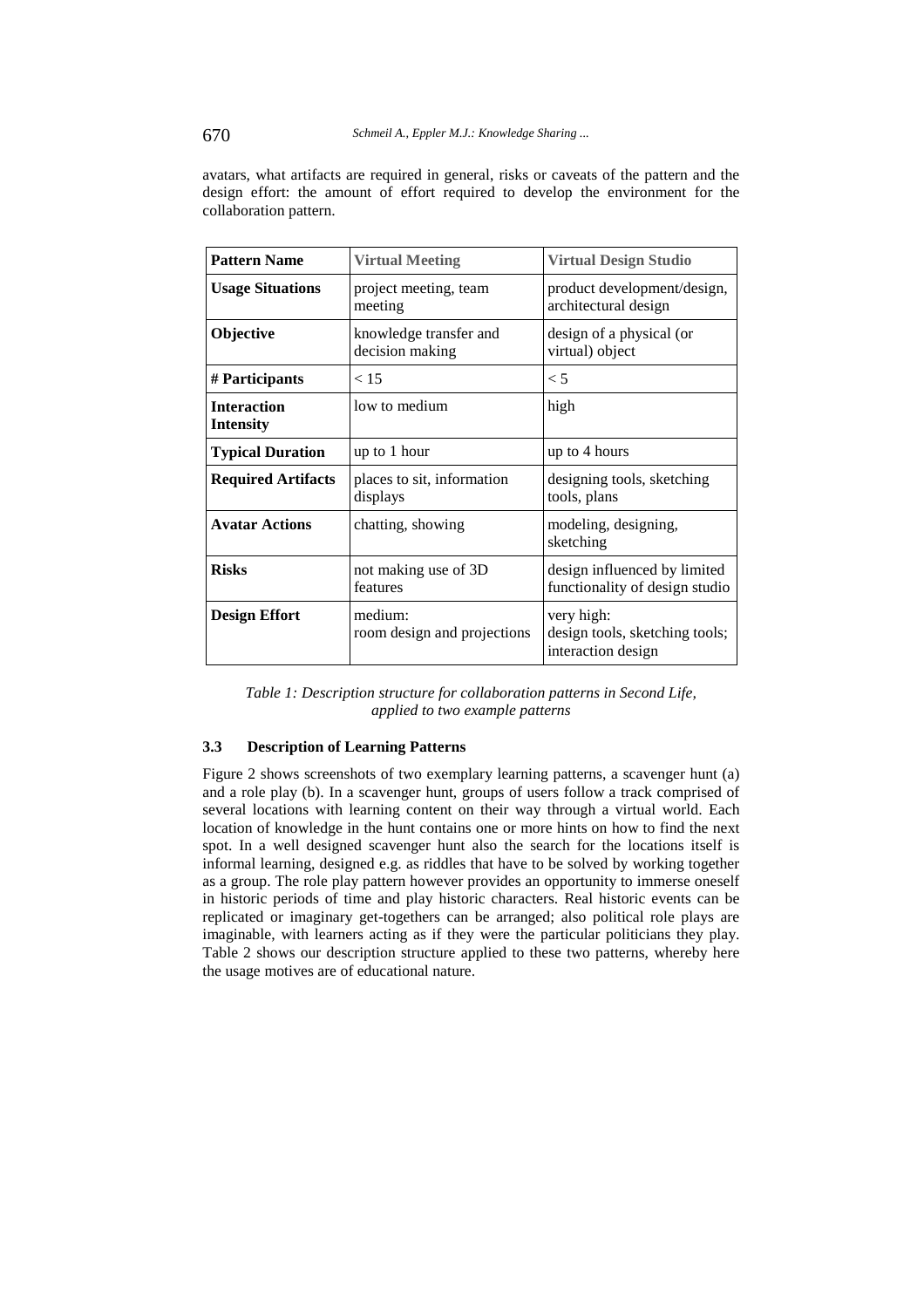

*Figure 2: Screenshots of (a) a Scavenger Hunt and (b) educational Role Play in Second Life* 

| <b>Pattern Name</b>                    | <b>Scavenger Hunt (Virtual</b><br>Quest)                                 | <b>Role Play</b>                                                                                 |
|----------------------------------------|--------------------------------------------------------------------------|--------------------------------------------------------------------------------------------------|
| <b>Usage Situations</b>                | learn spatially distributed<br>content                                   | experience a period of<br>history, while acting as<br>historic characters                        |
| <b>Objective</b>                       | informal learning: creating<br>knowledge by finding<br>learning content  | informal learning: experience<br>a historic period, learn about<br>historic or political persons |
| # Participants                         | $<$ 5 in group                                                           | < 10                                                                                             |
| <b>Interaction</b><br><b>Intensity</b> | low to medium                                                            | high                                                                                             |
| <b>Typical Duration</b>                | up to 2 hours                                                            | up to 2 hours                                                                                    |
| <b>Required Artifacts</b>              | learning content, hints                                                  | scene, costumes, artifacts                                                                       |
| <b>Avatar Actions</b>                  | interacting with environment,<br>navigating                              | talking (also monologues),<br>moving, gesticulating                                              |
| <b>Risks</b>                           | getting lost, neglecting the<br>learning content                         | not playing the particular<br>historic character right                                           |
| <b>Design Effort</b>                   | low to medium:<br>learning content design,<br>hints design and placement | medium:<br>scenography, animations                                                               |

*Table 2: Description structure for learning patterns in Second Life, applied to two example patterns*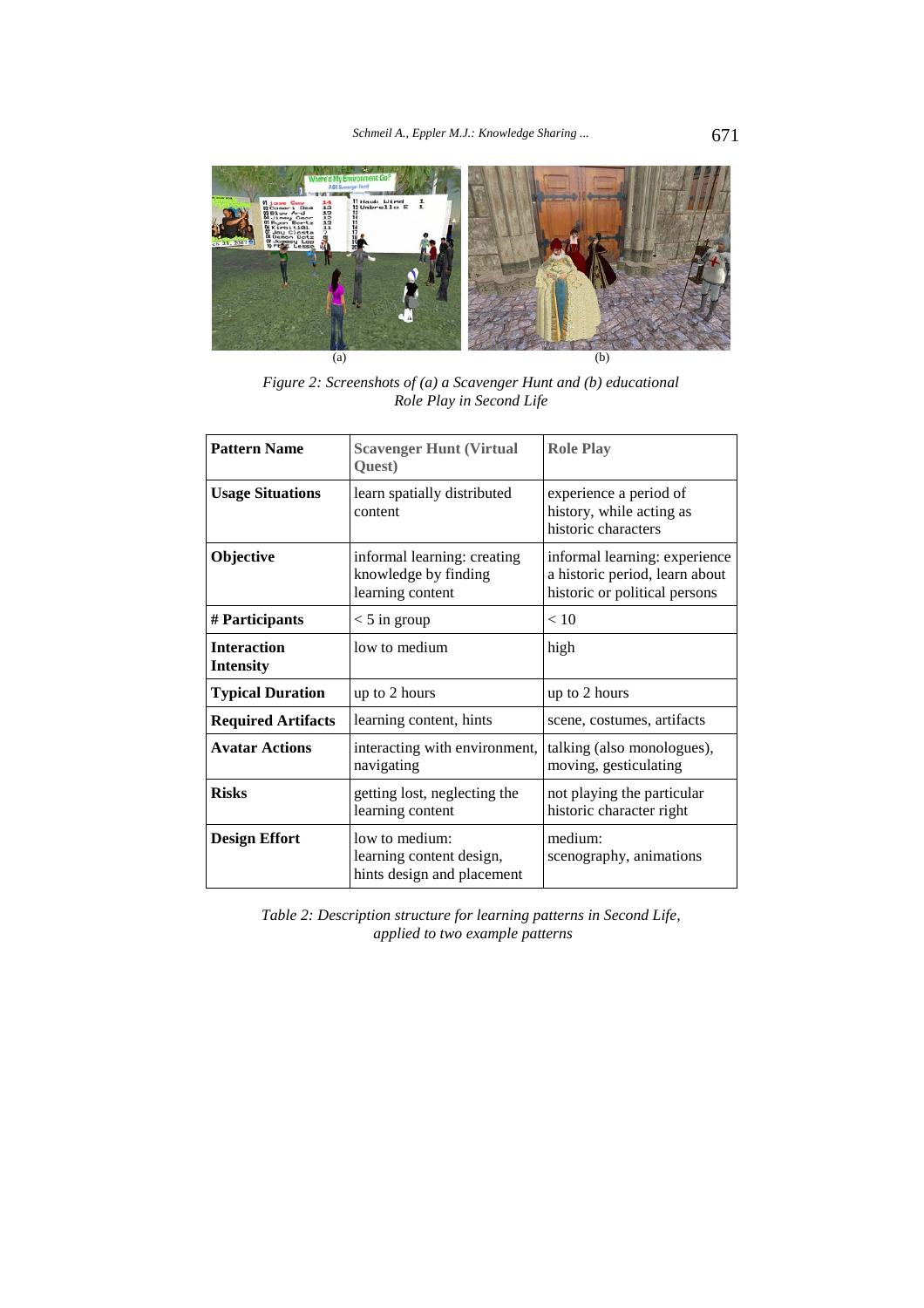#### **3.4 A Classification of Collaboration and Learning Patterns**

We propose a classification of collaboration and learning patterns in 3D virtual environments by arranging them in two dimensions according to their design effort and their 3D added value. By design effort we mean the amount of work that is necessary to stage the particular collaboration pattern; 3D added value can be seen as a compound measurement comprising the increase in efficiency, cost, and quality of the collaboration and its outcomes or quality of learning and its learning outcomes, for learning patterns. We chose these dimensions to put into relation the effort of designing a virtual 3D experience with the outcome gained from it. The following box gives a more detailed description of the two dimensions we defined.

## **The Classification Axes: Design Effort and 3D Added Value**

The design effort could be gauged in measuring the time and manpower required to prepare the collaboration setting and functionality. In the final setting this is expressed by the array of interaction functions and the quantity of sophisticated interactive objects that were created.

The compound axis of 3D added value, however, is more complex to measure. To position the patterns in the diagram in figure 3 we looked at the added value in terms of how the spatial character can give additional information or hints, e.g. is it possible to remember locations, offices or people and find them even without any names, just by coming back to the place. Other forms of 3D added value would be the obvious benefit of viewing 3D data in three dimensions, the generation of an additional communication layer by moving through the environment with avatars and group building, and the very important characteristic of being immersed in a virtual world. All these interpretations of 3D added value and thus also the compound axis should not be understood as measurable and comparable quantitative values, but as tendencies. Especially in this early stage of research, both measurements are operationalized qualitatively.

Choosing these criteria allows us to distinguish real value adding collaboration and learning patterns from merely cosmetic ones.

The principal research methods used are participant observation in Second Life and subsequent classification and documentation. The classification showing the first 13 emergent patterns is shown in figure 3. Elliptic elements in the figure make clear that there can be different occurrences of one pattern. In fact, most ellipses could span across the whole diagram, but for readability we chose to depict their most common use and thus keep the ellipses within a certain size range. Ellipses with dotted outlines resemble learning patterns, the ones with straight outlines show collaboration patterns.

To exemplify the two axes, the upper extreme in added value would be a collaboration pattern that is time-efficient (e.g. product modeling and reviewing/testing at the same time), saves costs (e.g. in physical prototype production) and can result in a higher quality (by e.g. seeing a product in its designated usage context), like the earlier described *Virtual Design Studio* pattern. The design effort in this case is high, due to the necessary a-priori implementation of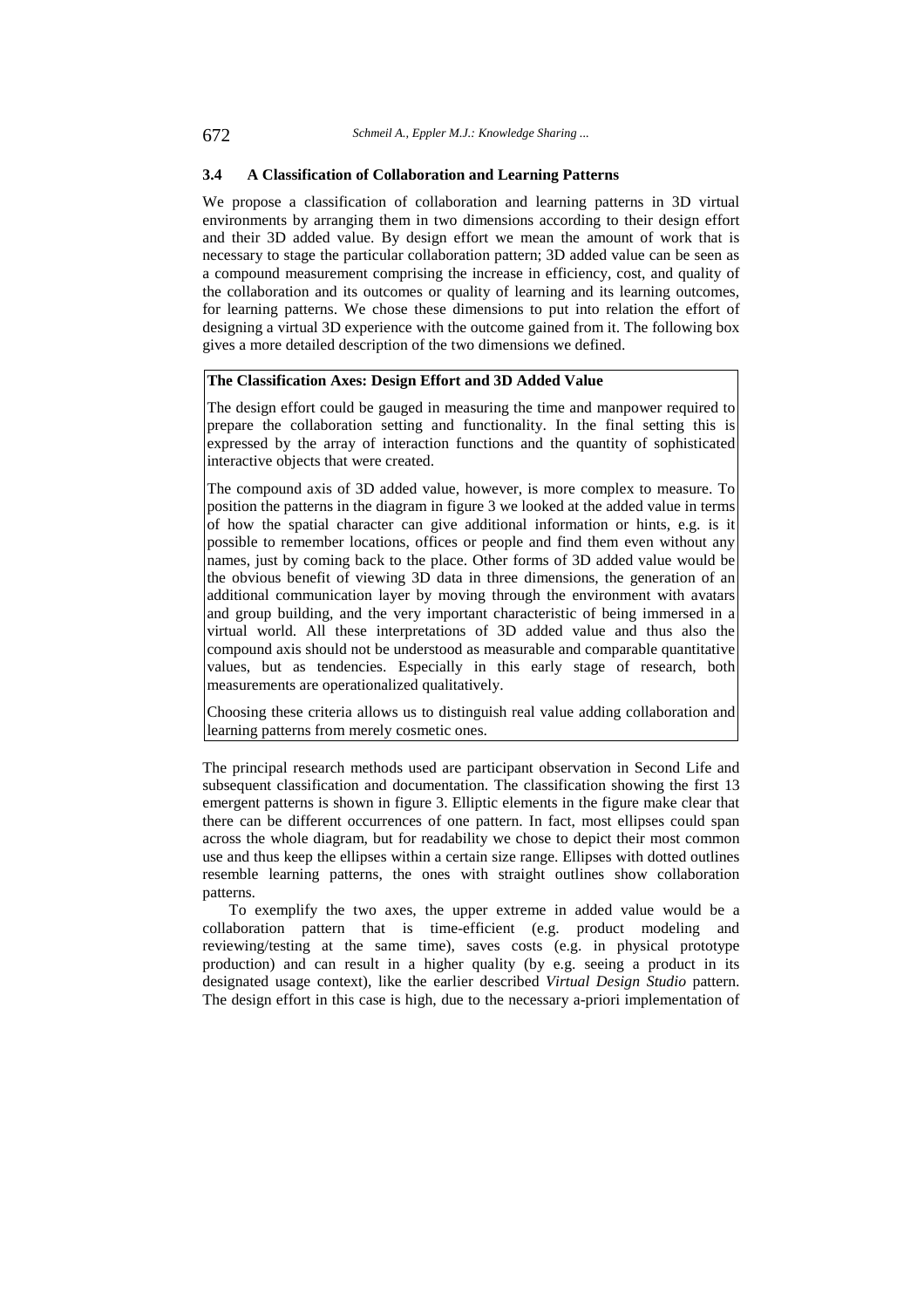design and modeling functionalities and tools. The *Virtual Workplace* pattern describes the mirroring of ongoing work and workplaces in the real world into the CVE, e.g. casting the computer screens of employees while they are working (called 'screencasting') onto walls or other in-world projections. Co-workers can thus get an overview of what everybody is currently working on by wandering through the virtual workplace and can give help in particular cases. Another example pattern of collaborative work is *Knowledge Map Co-Construction*. Collaborators construct and modify a knowledge map in the CVE. The 3D added value here is based around collaborative interaction as well as viewing and editing multiple designs of a knowledge map in context. Obviously, many of the classified patterns share the fact that putting more design effort into the collaboration pattern leads to more added value; this can be seen both by the orientation of some ellipses from the left-lower corner to the right-upper corner and by the concentration of the patterns on the diagonal between said corners in the diagram.



*Figure 3: A classification of collaboration patterns and learning patterns by design effort and 3D added value* 

For the learning patterns, the most sophisticated one is most likely to be *Training/Simulation*, which might also be the most widely used 3D interaction pattern. It is used in a broad range, spanning from the training of employees to operate machines or vehicles (or planes), through architectural simulations, combat training, the simulation of and training for emergency situations, to the treatment of phobias by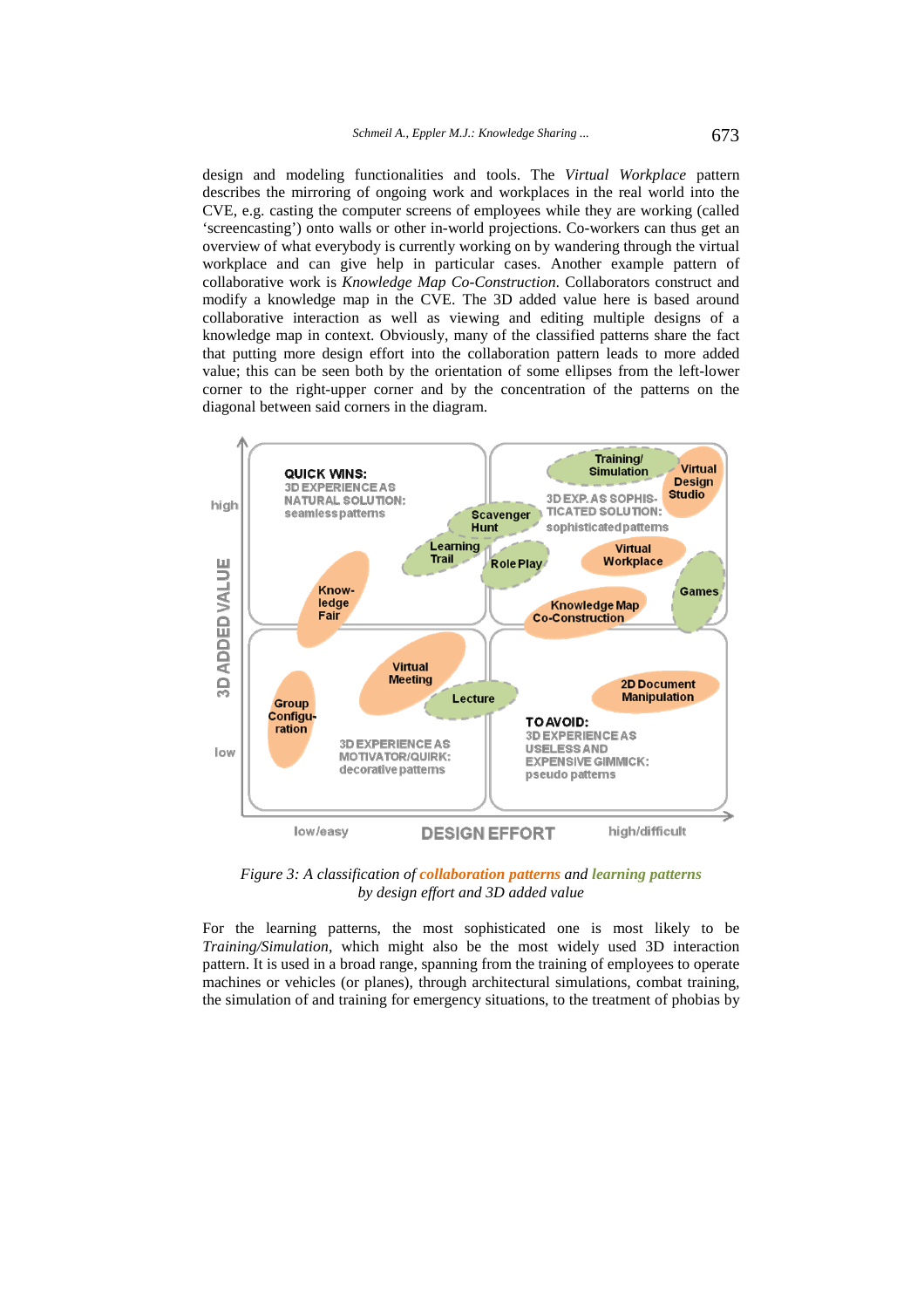systematic desensitization, where patients are put into controlled fear situations. The design effort ranges from medium, focusing more on collaboration and avatars to high, if sophisticated virtual objects and interfaces are required. *Games* are more and more used for education, with collaboration often playing a big role. One major argument for using 3D virtual environments and games for education is that today's youth should be addressed by settings familiar to them, rather than only confronted with traditional learning methods and materials. As a special kind of educational game, *Role Playing* can be seen. This earlier described pattern gives the opportunity to immerse in historic or political settings and lets the learners experience circumstances and personated characters. Collaboratively they learn from each other. The also earlier described *Scavenger Hunt* is another form of informal learning, where learners have to find items and thus pick up learning content in a playing way. A *Learning Trail* is a means for providing stepwise knowledge acquisition by positioning objects of any complexity as learning content along a trail in the virtual world. People share and perceive common interests implicitly by meeting in front of the same objects. This concept of premeditated serendipity is also applied in the *Knowledge Fair* pattern, which differs from the learning trail in terms of time scheduling. A knowledge fair is an event while a learning trail is more of a persistent exposition. The two patterns are different also in terms of complexity of the presented objects, as at knowledge fairs mostly simple elements like posters and video/slideshow presentations are on display. We called this class, which comprises 3D experiences as a natural solution to problems, "Quick Wins" to emphasize the great 3D added value compared to a rather low designing effort required.

Descending the axis of 3D added value, three patterns emerged that use the 3D experience primarily as a means for motivating collaborators to participate and for higher engagement; we called them "decorative patterns". The *Virtual Meeting* pattern in the simplest form merely constitutes the staging of a meeting room where collaborators can chat and talk to each other and hold presentations. Also in this case, as illustrated in figure 3, adding more functionality to get a higher added value comes with an increase in implementation effort. The *Lecture* learning pattern seeks to describe all settings that include a lecturer and an audience. Collaboration is implemented in group discussions and the possible collaborative work on a learning object. The *Group Configuration* pattern comprises all group activities that follow the "voting by feet" principle, i.e. using localization, navigation and other spatial cues as an indication of personal preference. For example, a group of people can divide into disjoint subgroups for voting or to answer a question; the results and tendencies are visualized.

An example of a 3D experience as a useless and expensive gimmick we have come across is the creation and editing of a Powerpoint presentation on a Second Life collaborative design screen. In the classification this is represented by the pseudo pattern *2D Document Manipulation.* The complex user interface of enabling several people to work on a 2D document together could be done easier and more convenient in a 2D collaborative environment, for example in Google Docs [GoogleDocs, 08].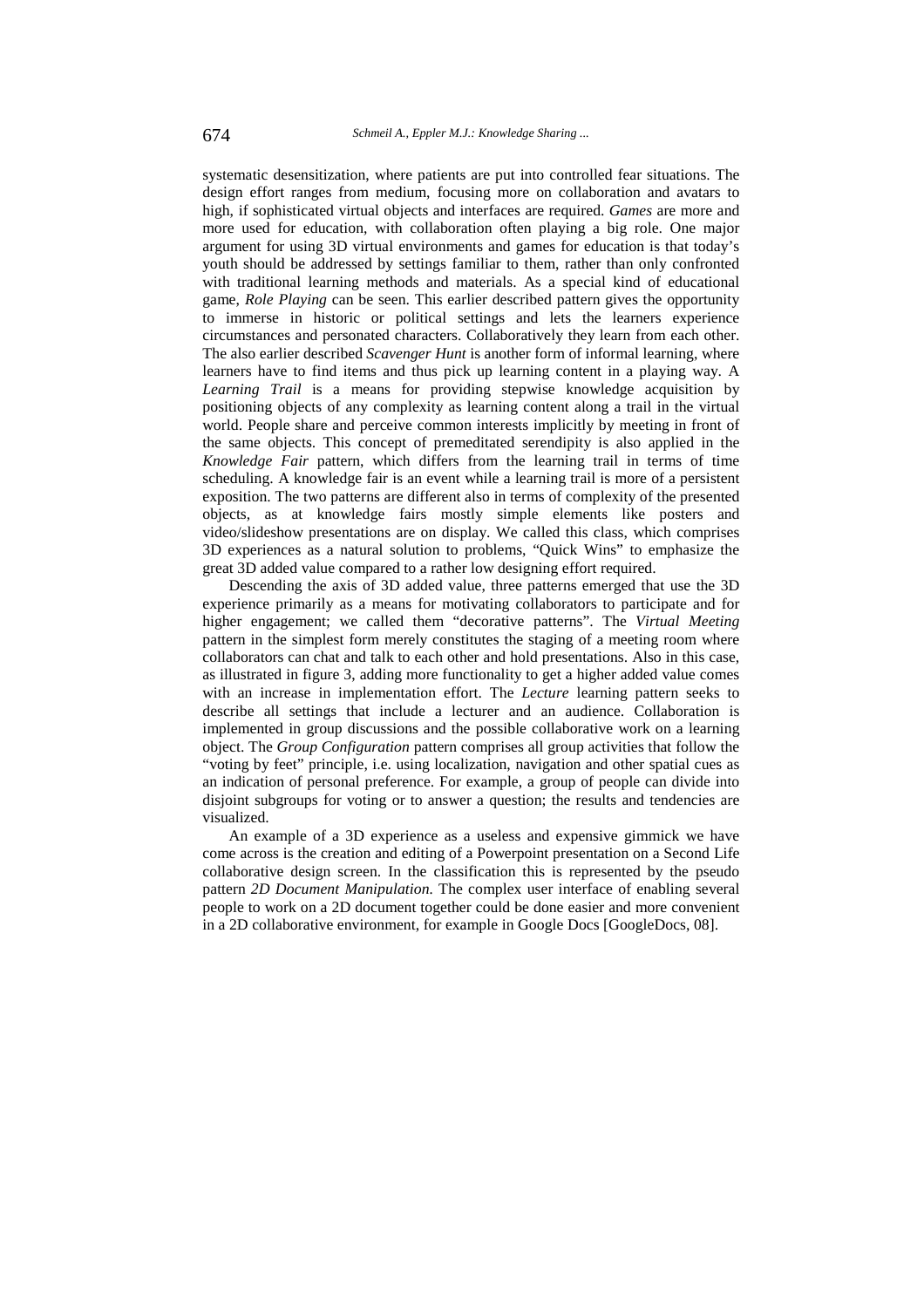## **4 Guidelines for the Use and Deployment of Second Life**

If you think about creating a collaboration space or learning environment in a 3D virtual environment like Second Life, we believe it is wise to consider our following compilation of reflective questions, in order avoid creating an experience that is not worth the effort (and the money). In the end, we consider a 3D experience worthwhile if it could be positioned on or above the diagonal from the lower left to the upper right corner in our presented classification diagram. If you can answer yes to one or more of the following questions, your plan of creating a 3D space might be worth the effort:

- Does my intended 3D experience harness the spatial character of the 3D environment to help users remember locations in order to find spots again they have been to?
- Does it make use of the additional communication layer that arises by using avatar movement and positioning, or by using gestures?
- Can the immersion in a 3D environment improve the interaction/experience that is intended for the users?
- Do three-dimensional objects play a role in the setting, so viewing or manipulating them in a 3D space brings a clear benefit?
- Is the target group for using my intended 3D space ready for it, i.e. would the users understand how to use it without feeling too intimidated?

The following questions help to reflect on how the 3D experience should be designed and created:

- Do I want to develop the 3D experience internally or should I contract outside specialists for the job (depending on the available time and knowhow and the required development effort of the environment)?
- Do I want to I include the users in the design or creation of the 3D experience?
- Should we work in a consortium with partners who have similar needs or do we require an individual solution?
- Can we make sure that our solution is scalable and easily modifiable to meet future training and collaboration needs or changes in the relevant content?

## **5 Conclusions and Future Work**

The presented classification should sensitize designers and users to the fact that not all collaboration and learning scenarios envisioned for use in Second Life may generate the added value that the amount of effort put in might promise. The classification can furthermore be used to empirically test which features lead to high-value patterns and which quadrant patterns are used in which constellations or for which motives. As such the current classification is subject to on-going revisions. It is early work, scientific proof is still to be developed. Nevertheless already its current form can help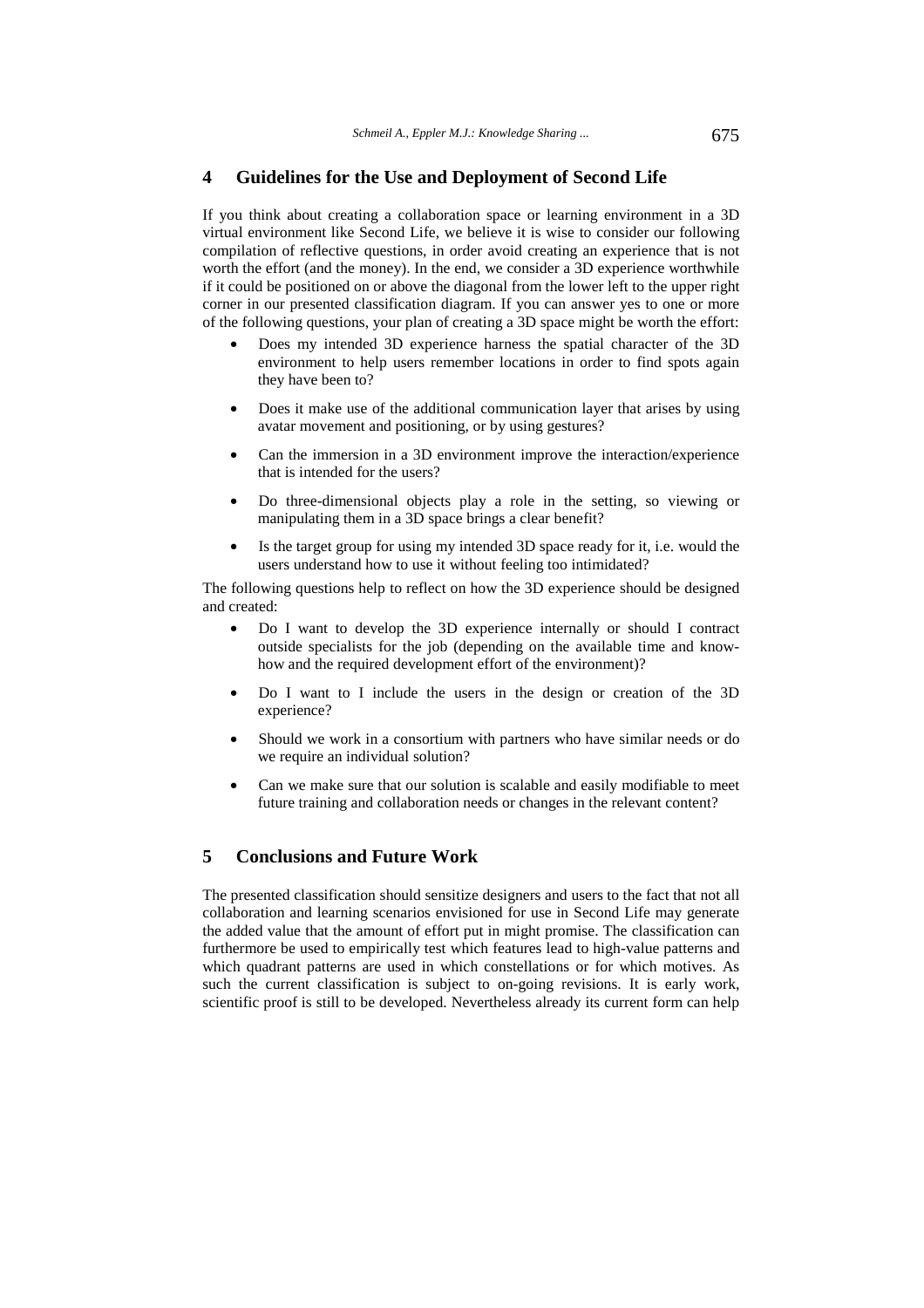researchers, designers, and practitioners to assess a 3D collaboration or learning setting in terms of its scope and benefits.

Further steps will include the definition of additional patterns, different classification approaches, and also the development of well-grounded guidelines for the creation of effective experiences for virtual environments. Future work could furthermore include an experimental comparison of collaboration tasks in threedimensional CVE against corresponding tasks in text-based CVE and real-life collaboration, which could be evaluated by performance. Furthermore, to go deeper into collaboration, investigating the question of which theories help to explain 3D interaction for collaboration and learning would be useful and interesting; for example, the actor-network theory, Gibson's theory of affordances, and the cognitive scaffolding theory might be applied to 3D environments.

Our research has focused on Second Life so far because of its availability, the great opportunity to conduct research due to a huge number of events and participants, and its convenience of use, but we are not excluding other virtual worlds and collaborative online environments.

### **References**

[Alexander, 99] Alexander, C.: A Pattern Language. IEEE Transactions on Professional Communication, vol. 42, no. 2. 1999.

[Antonacci, 05] Antonacci, D., Moderass, N.: Second Life: The educational possibilities of a massively multiplayer virtual world (MMVW). Retrieved Sept. 7, 2008, from http://connect.educause.edu/library/abstract/SecondLifeTheEducati/43821

[Baggetun et al., XX] Baggetun, R., Rusman, E., Poggi, C.: Design Patterns for Collaborative Learning: From Practice to Theory and Back. In L. Cantoni & C. McLoughlin (Eds.), *Proceedings of World Conference on Educational Multimedia, Hypermedia and Telecommunications 2004* (pp. 2493-2498). Chesapeake, VA: AACE.

[Bainbridge, 07] Bainbridge, W. S.: The Scientific Research Potential of Virtual Worlds. Science, vol. 317, no. 5837. July 2007.

[Caeiro et al., 08] Caeiro, M., Llamas, M., Anido, L.: E-Learning Patterns: An Approach to Facilitate the Design of E-Learning Materials. RIBIE. Monterrey, México, October 2004

[Casanueva, 01] Casanueva, J., Blake, E.: The Effects of Group Collboration on Presence in a Collborative Virtual Environment. EGVE'00 – 6th Eurographics Workshop on Virtual Environments, June 2000.

[Gamma, 95] Gamma, E., Helm, R., Johnson, R., Vlissides. J.: Design patterns: elements of reusable object-oriented software. Addison-Wesley Longman Publishing Co., Inc. Boston, MA, USA, 1995.

[GoogleDocs, 08] Google Docs, 2008, http://docs.google.com/

[Gottesdiener, 01] Gottesdiener, E.: Decide How to Decide: A Collaboration Pattern. Software Development Magazine, vol. 9, no. 1, 2001.